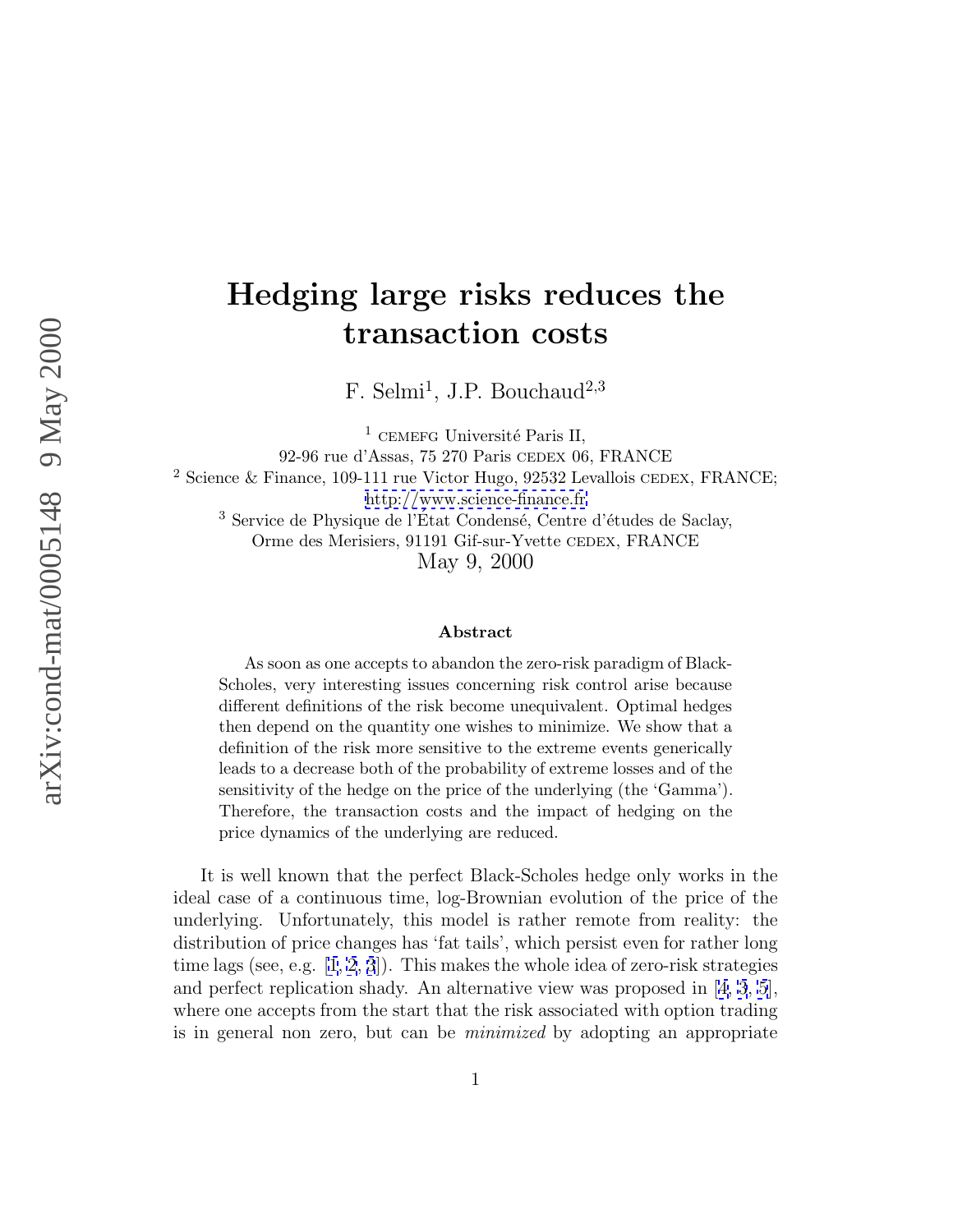hedging strategy. If the risk is defined as the variance of the global wealth balance, as was proposed in [[4, 3, 5](#page-7-0)], one can obtain a expression for the optimal hedge that is valid under rather mild assumptions on the dynamics of price changes. This optimal strategy allows one to compute the 'residual' risk, which is in general non zero, and actually rather large in practice. For typical one month at the money options, the minimal standard deviation of the wealth balance is of the order of a third of the option price itself! This more general theory allows one to recover all the Black-Scholes results in the special case of Gaussian returns in the continuous time limit, in particular the well known '∆-hedge', which states that the optimal strategy is the derivative of the option price with respect to the underlying.

However, as soon as the risk is non zero, the various possible definitions of 'risk' become unequivalent. One can for example define the risk through a higher moment of the wealth balance distribution – for example the fourth moment (whereas the variance is the second moment). This is interesting since higher moments are more sensitive to extreme events. The minimisation of the fourth moment of the distribution therefore allows one to reduce the probability of large losses, which is indeed often a concern to risk managers. One could also consider the 'Value-at-Risk' (defined as the loss level with a certain small probability) as the relevant measure of large risks, and aim at minimizing that quantity: this is a generalisation of the present work which is still in progress [[6\]](#page-7-0). However, our main conclusions remain valid for this case as well.

Our results can be summarized as follows: the optimal strategy obtained using the fourth moment as a measure of risk varies much less with the moneyness of the underlying than both the Black-Scholes ∆-hedge and the optimal variance hedge. This is very interesting because it means that when the price of the underlying changes, the corresponding change in the hedge position is reduced. Therefore, the transaction costs associated to option hedging decrease as one attemps to hedge away large risks. Our numerical estimates show that this reduction is substantial. This result is also important for the global stability of markets: it is well known that the hedging strategies can feedback on the dynamics of the markets, as happened during the crash of October 1987, where the massive use of the Black-Scholes hedge (through 'Insurance Portfolio' strategies) amplified the drop of the market. Therefore, part of the 'fat-tails' observed in the dynamics of price changes can be attributed to this non-linear feedback effect. By reducing the sensi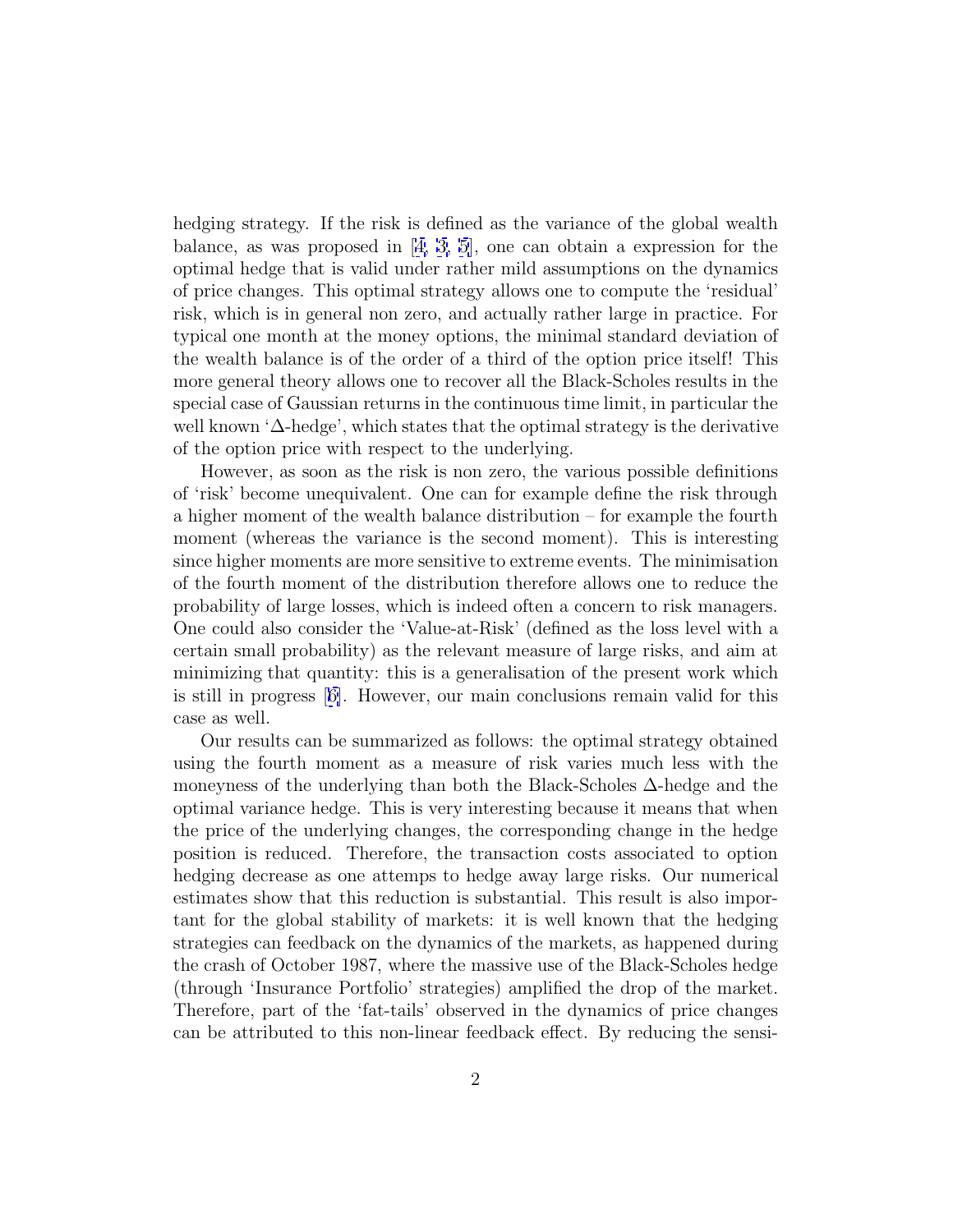tivity of the hedge on the price of the underlying, one can also hope to reduce this destabilising feedback.

Let us present our mathematical and numerical results in a rather cursory way (a more detailed version will be published separately [[7\]](#page-7-0)). In order to keep the discussion simple, we will assume that the interest rate is zero. In this case, the global wealth balance  $\Delta W$  associated to the writing of a plain vanilla European call option can be written as:

$$
\Delta W = C - \max(x_N - x_s, 0) + \sum_{i=1}^{N-1} \phi_i(x_i) [x_{i+1} - x_i], \qquad N = \frac{T}{\tau}
$$
 (1)

where C is the option premium,  $x_i$  the price of the underlying at time  $t = i\tau$ ,  $\phi(x)$  the hedging strategy, T the maturity of the option,  $x_s$  the strike and  $\tau$  the time interval between rehedging. Previous studies focused on the risk defined as  $\mathcal{R}_2 = \langle \Delta W^2 \rangle$ , while the fair game option premium is such that  $\langle \Delta W \rangle = 0$  (here,  $\langle ... \rangle$  means an average over the *historical* distribution). As stated above, this allows one to recover precisely the standard Black-Scholes results if the statistics of price returns is Gaussian and one lets  $\tau$  tend to 0 (continuous time limit). This is shown in full detail in [[3\]](#page-7-0).

Here, we consider as an alternative measure of the risk the quantity  $\mathcal{R}_4 = \langle \Delta W^4 \rangle$ . The corresponding optimal hedge is such that the functional derivative of  $\mathcal{R}_4$  with respect to  $\phi_i(x)$  is zero. This leads to a rather involved cubic equation on  $\phi_i(x)$  (whereas the minimisation of  $\mathcal{R}_2$  leads to a simple linear equation on  $\phi_i(x)$ ). Further insight can be gained by first assuming a time *independent* strategy, i.e.  $\phi_i(x) \equiv \phi_0(x)$ . The corresponding cubic equation only depends on the terminal price distribution and can then be solved explicitely, leading to a unique real solution  $\phi_4^*$  between 0 and 1. We show in Fig. 1 the evolution of the optimal strategy  $\phi_4^*$  as a function of the moneyness, in the case where the terminal distribution is a symmetric exponential (which is often a good description of financial data), for  $T = 1$  month and a daily volatility of 1%. The corresponding price of the at-the-money call is 2.73. On the same figure, we have also plotted the Black-Scholes ∆-hedge, and the hedge  $\phi_2^*$  corresponding to the minimisation of  $\mathcal{R}_2$ . All these strategies vary between zero for deeply out of the money options to one for deeply in the money options, which is expected. However, as mentioned above, the variation of  $\phi^*$  with moneyness is much weaker when  $\mathcal{R}_4$  is chosen as the measure of risk. For example, for in the money options (resp. out of the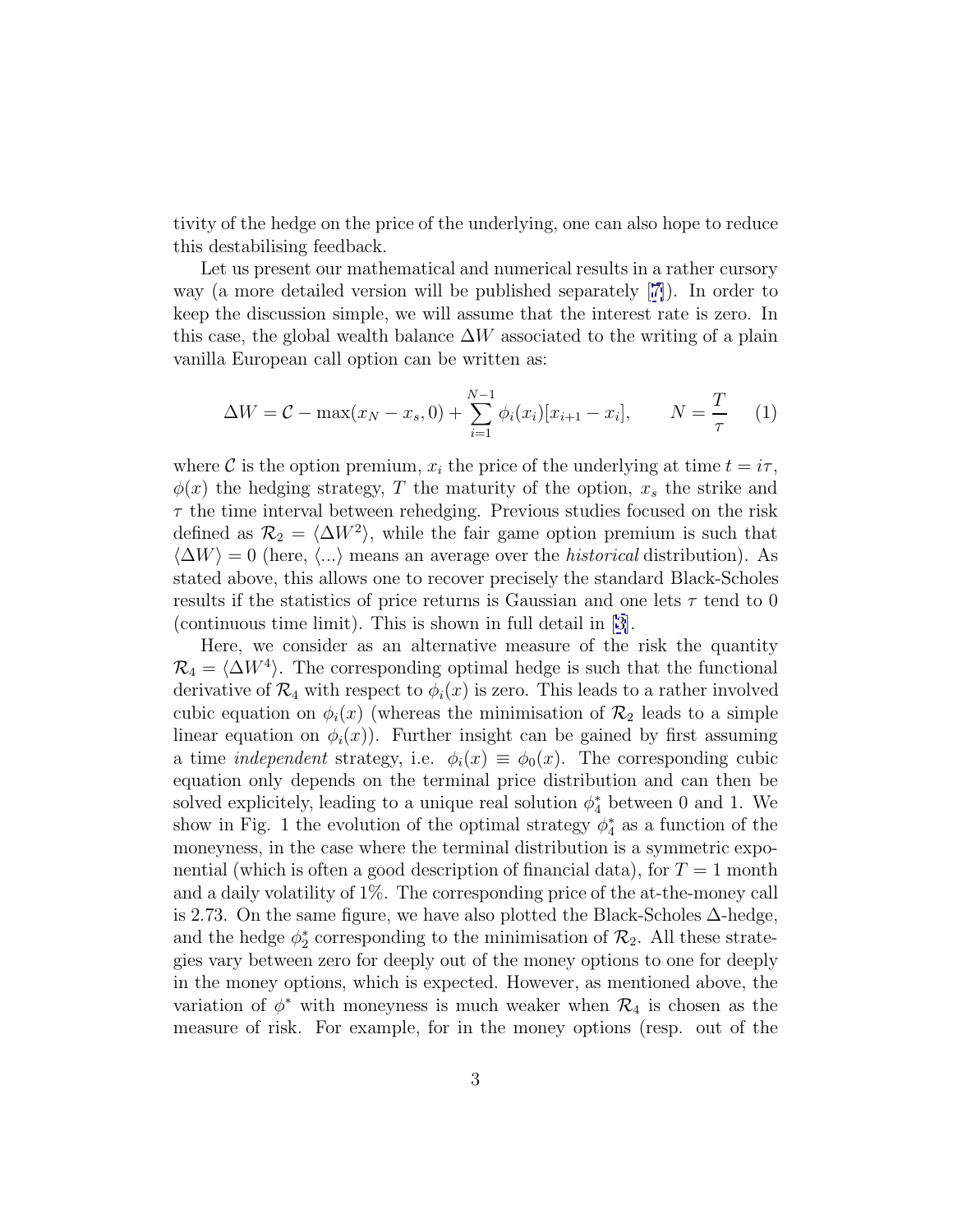

 **Optimal strategies**

Figure 1: Three different strategies:  $\phi_2^*$  minimizes the variance of the wealth balance,  $\phi_4^*$  minimizes its fourth moment, whereas  $\phi_{BS}^*$  is the Black-Scholes ∆-hedge. The strike price is 100, the maturity equal to one month, the daily volatility is  $1\%$  and the terminal price distribution is assumed to be a symmetric exponential, with an excess kurtosis of 3. The three strategies are equal to  $1/2$  at the money. Note that  $\phi_4^*$  varies much less than the other two with moneyness.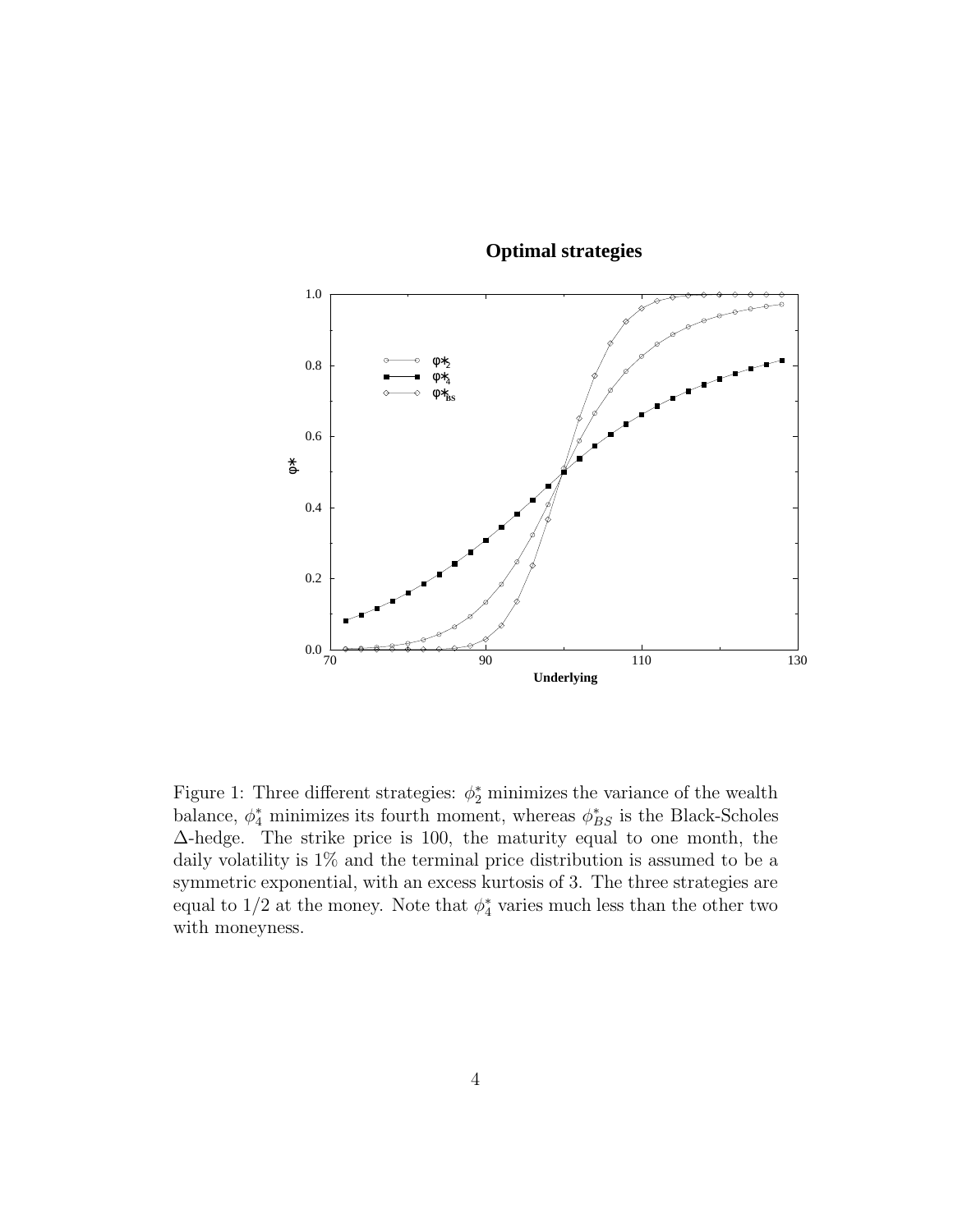

Figure 2: The three corresponding 'Gamma's', defined as the derivative of the strategy  $\phi^*$  with respect to the price of the underlying. This quantity is important since the transaction costs for at the money options are proportional to  $Γ(100)$ .

money),  $\phi_4^*$  is smaller (resp. greater) than the Black-Scholes  $\Delta$  or than  $\phi_2^*$ . This is because a possible large drop of the stock, which would suddenly drive the option out of the money and therefore lead to large losses due to the long position on stocks, is better taken into account by considering  $\mathcal{R}_4$ . One can illustrate this result differently by plotting the derivative of  $\phi^*$  with respect to the price of the stock, which is the 'Gamma' of the option – see Fig. 2. One sees that in our example the at-the-money Gamma is decreased by a factor 3.5 compared to the Black-Scholes Gamma. The corresponding average transaction costs for rehedging are therefore also expected to decrease by the same amount.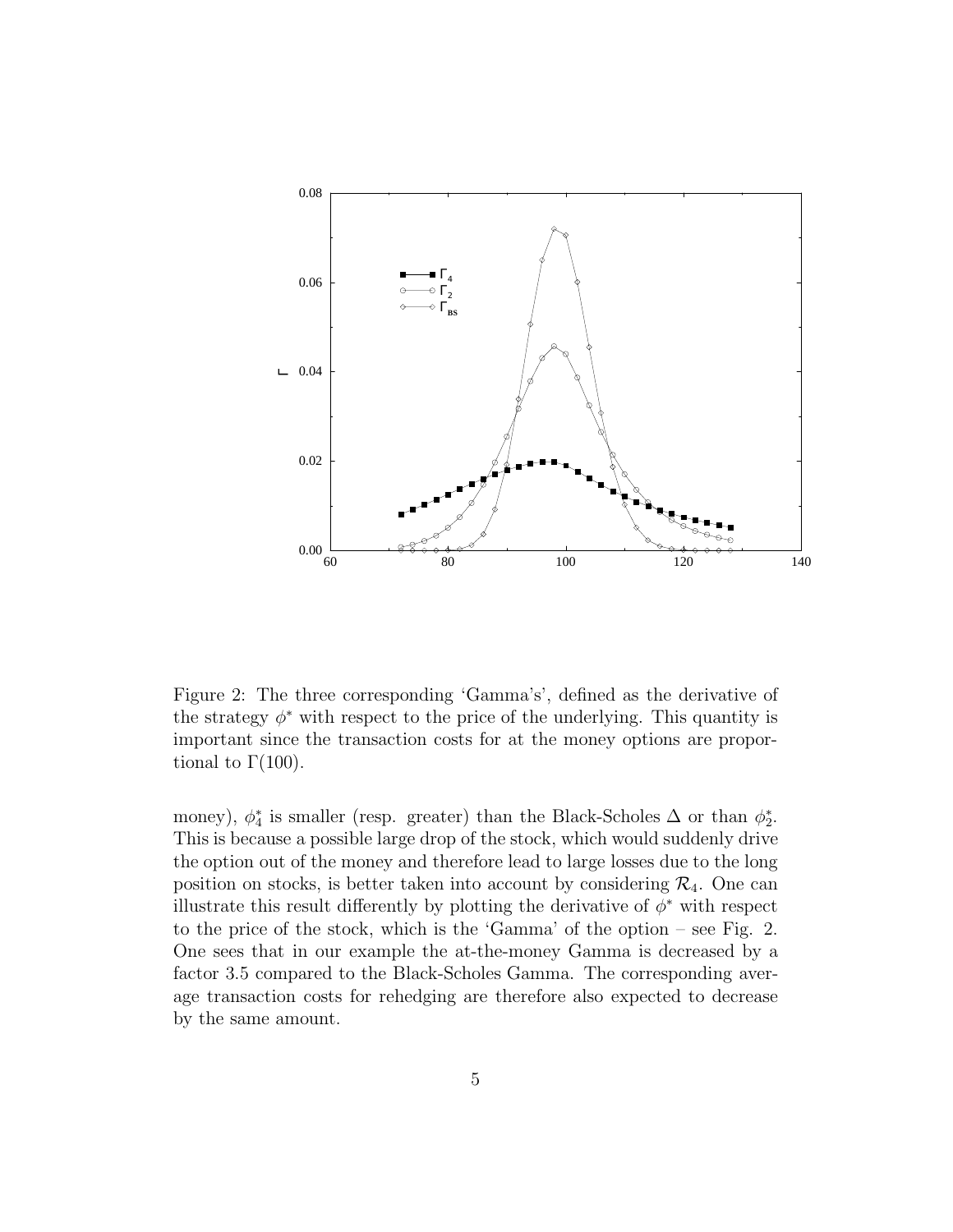It is interesting to study the full probability distribution function of  $\Delta W$ for the following three cases: unhedged, hedged  $\dot{a}$  la Black-Scholes or hedged following  $\phi_4^*$ . Of particular interest is the probability p of large losses – for example, the probability of losing a certain amount  $|\Delta W^*|$ , defined as:

$$
p = \int_{-\infty}^{-|\Delta W^*|} d\Delta W \ P(\Delta W) \tag{2}
$$

The results for  $|\Delta W^*| = 10$  (which is four times the option premium) are shown on Fig. 3 for different values of the strike price. One sees that even in the restrictive framework of a purely static hedge,  $\phi_4^*$  allows one to decrease substantially the probability of large losses. For  $x_s = 110$ , this probability is decreased by a factor 3 to 4 as compared to the Black-Scholes hedge! For atthe-money options, since the static strategies are identical  $(\phi_{BS}^* = \phi_4^* = 1/2)$ , one finds no difference in p.

We have up to now considered the simple case of a purely static strategy. In the case of the minimisation of  $\mathcal{R}_2$ , one can show that the fully dynamical hedge can be obtained by a simple time translation of the static one, that is, one can compute  $\phi_{2i}^*$  by again assuming a static hedge, but with an initial time translated from 0 to  $t = i\tau$ . This can be traced back to the fact that if the price increments are uncorrelated (but not necessarily independent), the variance of the total wealth balance is the sum of the variances of the 'instantaneous' wealth balances  $\Delta W_i = W_{i+1} - W_i$ . This is no longer true if one wants to minimise  $\mathcal{R}_4$ . However, we have shown for  $N = 2$  that the simple 'translated' strategy  $\phi_4^*$  is numerically very close to (but different from) the true optimum. Since we are in the neighbourhood of a quadratic minimum, an error of order  $\epsilon$  on the strategy will only increase the risk to order  $\epsilon^2$  and is therefore often completely negligible. [Note that a similar argument also holds in the case of  $\phi_2^*$ : even if the Black-Scholes  $\Delta$  is in general different from  $\phi_2^*$ , the difference is often small and leads to a very small increase of the risk – see the discussion in  $|3|$ .

Finally, it is important to note that the optimal  $\phi_4^*$  hedge for a book of options on the same underlying is not the simple linear superposition of the optimal hedge for the individual options in the book, whereas this is indeed the correct result for variance hedging. However, we have found in the case of a book containing two options with different strikes but the same maturity, that the difference between the optimal hedge and the simple linear prescription is again numerically very small.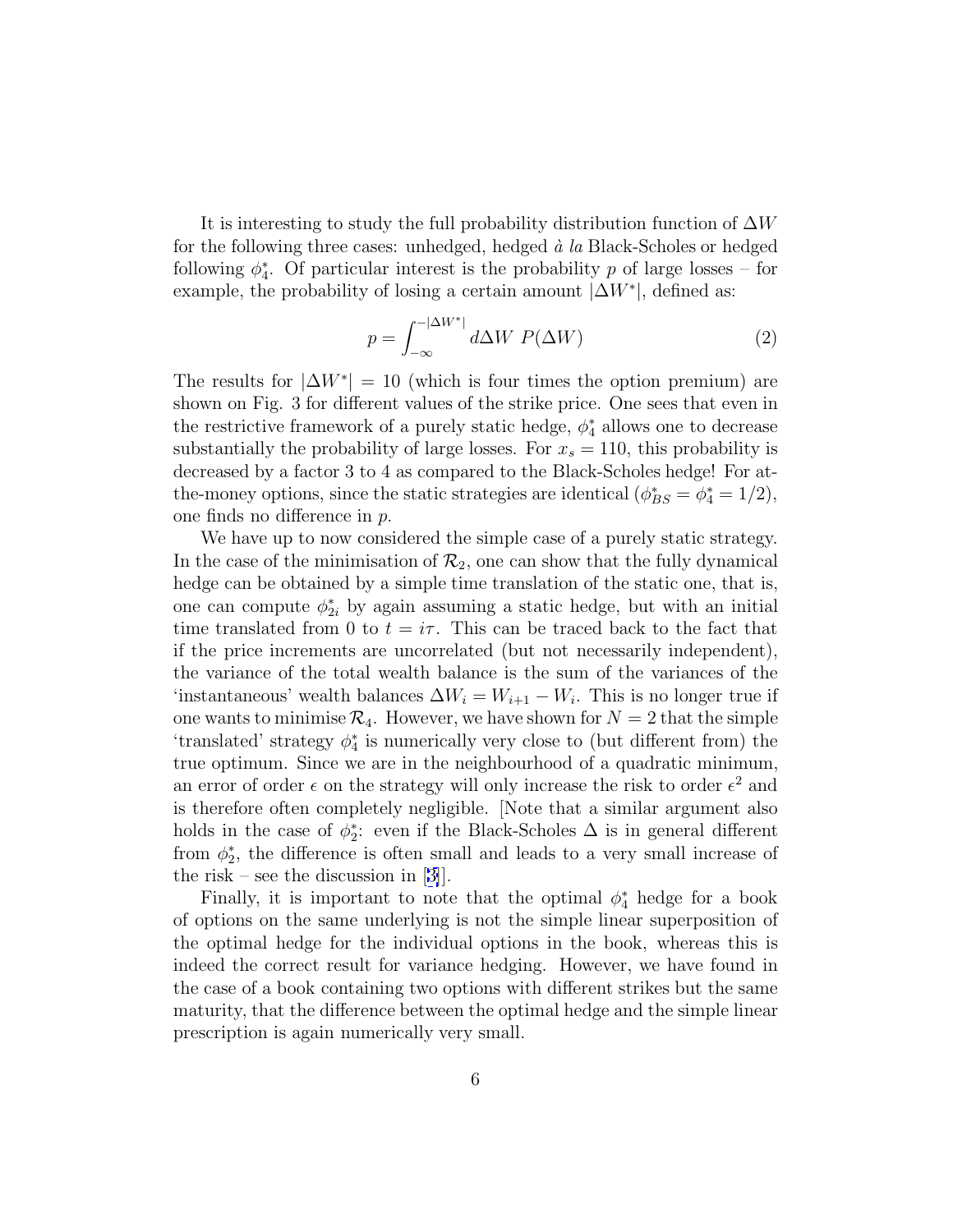

Figure 3: The probability  $p$  of losing four times the premium, as a function of the strike price, for the three different strategies: unhedged, Black-Scholes, and  $\phi_4^*$ . Note the substantial decrease of p for out and in the money options, even in this restrictive case where the strategy is purely static.